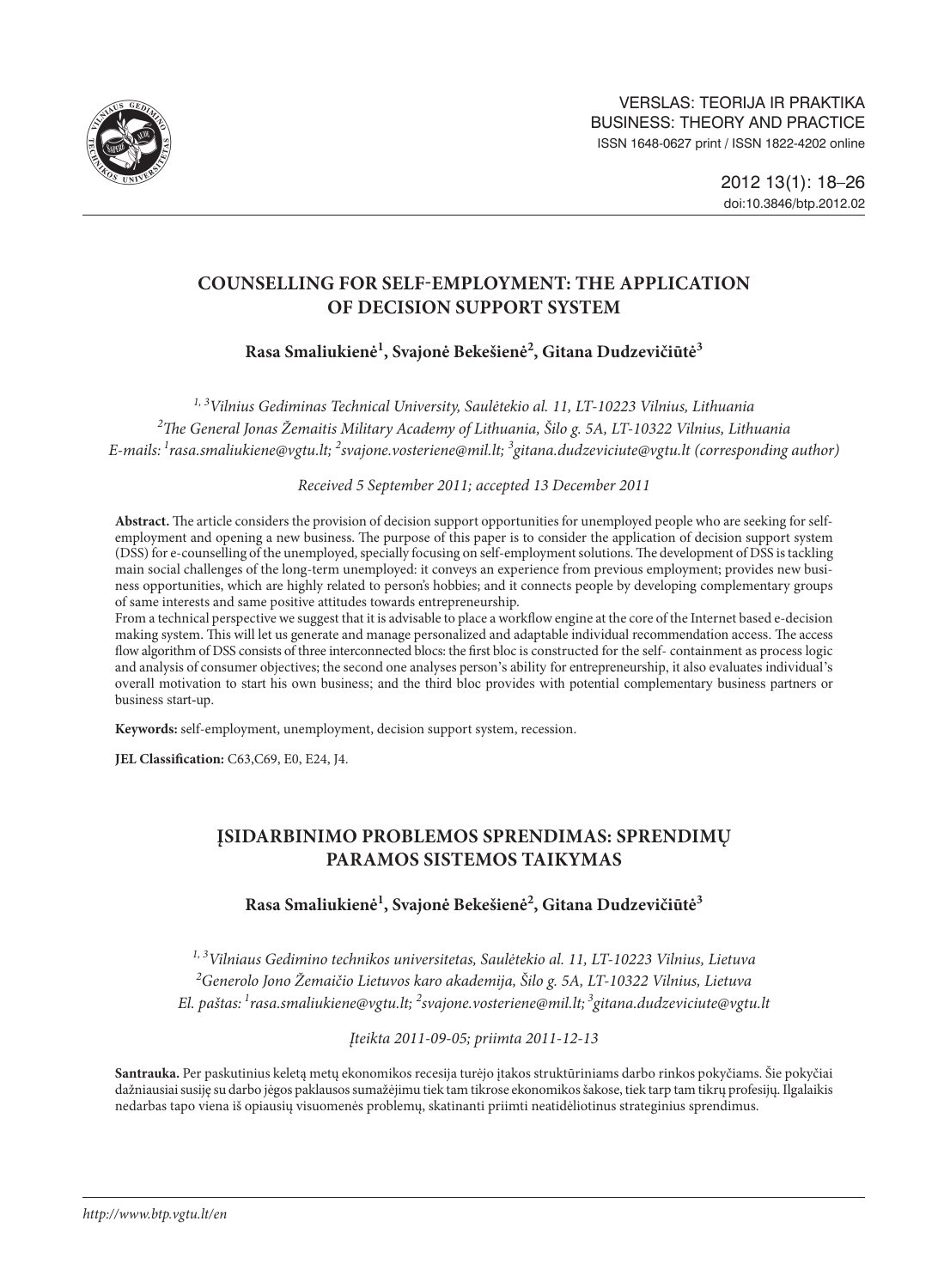Straipsnyje nagrinėjamos sprendimų paramos sistemos (SPS) taikymo galimybės asmenims, ieškantiems darbo ir norintiems pradėti savo verslą. Šio straipsnio tikslas – išnagrinėti elektroninės SPS vaidmenį įsidarbinimo problemoms spręsti. SPS įdiegimas leistų kaupti informaciją apie profesinę žmogaus patirtį, suteiktų informacijos apie naujas veiklas, susijusias su asmens pomėgiais, sudarytų galimybes formuoti asmenų grupes pagal tam tikrus požymius, tokius kaip interesai, požiūris į verslininkystę. Techniniu aspektu sprendimų paramos sistemos algoritmą sudaro trys sujungti blokai: pirmasis skirtas savo tikslų analizei, antrasis įvertina asmens verslumą, motyvaciją įsidarbinti ar pradėti savo verslą, trečiasis suteikia papildomos informacijos apie potencialius verslo partnerius ir apie verslo pradžią.

**Reikšminiai žodžiai:** įsidarbinimas, nedarbas, sprendimų paramos sistema, recesija.

#### **1. Introduction**

Economic downturn in many European countries has affected the structural changes in labour markets during the last few years. These changes are mainly based on the decline of the demand for some economic activities, as well as professions. Indeed, it has been suggested that individuals with longer unemployment spells are less likely to be employed (Aaronson *et al*. 2010).

Long-term unemployed professionals find themselves in the situation when strategic decision needs to be made. There is not only a need to choose a new way for professional life, but also there is a necessity to integrate them into labour market again. Moreover, the self-employed have to reclaim the experience form previous professional practice. Such complex decisions need advanced counselling. As Rodríguez-Planas suggests, the counselling for self-employment assists in developing and implementing a business plan, it includes some form of financial support (Rodríguez-Planas 2010) and assists in developing a network of business partners. The counselling for self-employment uses a variety of fragmented data about legal and financial environment; business-starters support activities, etc.; which needs the complex of IT management approaches. Thus, the interest in DSS for making decisions regarding counselling of the professionally unemployed is immediate and obvious.

The application of DSS can reduce the risk in strategic decision making by optimizing the choice options. Majority of studies on DSS focus on the issues of construction and other industries (Zavadskas *et al.* 2010), business decision by employing additionally multi-criteria evaluation technique (Ginevičius *et al.* 2008; Ginevičius, Krivka 2009). At the same time the application of DSS is of high importance in the situation when individuals have only limited amount of experience in decision- making.

Regardless of the governmental program to decrease long-term unemployment, only brief career counselling is designed for professionally unemployed people by the labour market training authority. However, the proposed retraining courses do not guarantee employment. Alongside all these obstacles, there is a strong impact of global economic crisis on the access to employment. The number of the long-term professionally unemployed is growing constantly. According to the data of Eurostat, one in three

unemployed persons in the EU has been jobless for over a year (Hijman 2010).

One possible solution to described situation is to encourage the long-term professionally unemployed for selfemployment. The application of decision support system allows us to connect the professionally unemployed to a network and to provide them with comprehensive information and decision support. Two main stimuli encouraged us in development of decision support system guidance for the long-term professionally unemployed: the need to analyze systematically the alternative solutions in counselling, and to benefit from the favourable support conditions in the business-starters environment. Big variety of governmental initiatives can be identified as support conditions (see for example Enterprise Europe network). However, utilization of these conditions in the career counselling needs to be measured and the decision support system suites for this purpose.

#### **2. From unemployment to self-employment**

In recent years, there has been an extensive growth in the empirical research on effectiveness of entrepreneurship, business start-up, and self-employment activities (see in *Entrepreneurship Theory and Practice* Special Issue: Theory of the Family Enterprise; or *Journal of Organizational Behavior* Special Issue: New Directions for Boundaryless Careers 2010). Although, the research focus of these studies is considerably different, there is a common perspective on a positive effect of self-employment. Economists agree that when people can't find the jobs, self-employment would be the way of solving this kind of the problem. According to the studies, 63% of Americans and 49% of Germans wish to be self-employed, yet the actual number of self-employed only lays at around 15% (Blanchflower 2000). Moreover, self-employment rates have been falling in most OECD countries (OECD 2010).

Large-scale unemployment involves tremendous waste, which are analyzed and interpreted in a variety of ways by economists (Grüner 2006; Šileika, Andriušaitienė 2006). Empirical evidence appears to be consistent with the notion that unemployment is in practice more of a burden than a blessing (Christiano *et al.* 2010). The current economic climate makes many people wary of spending money. Gruber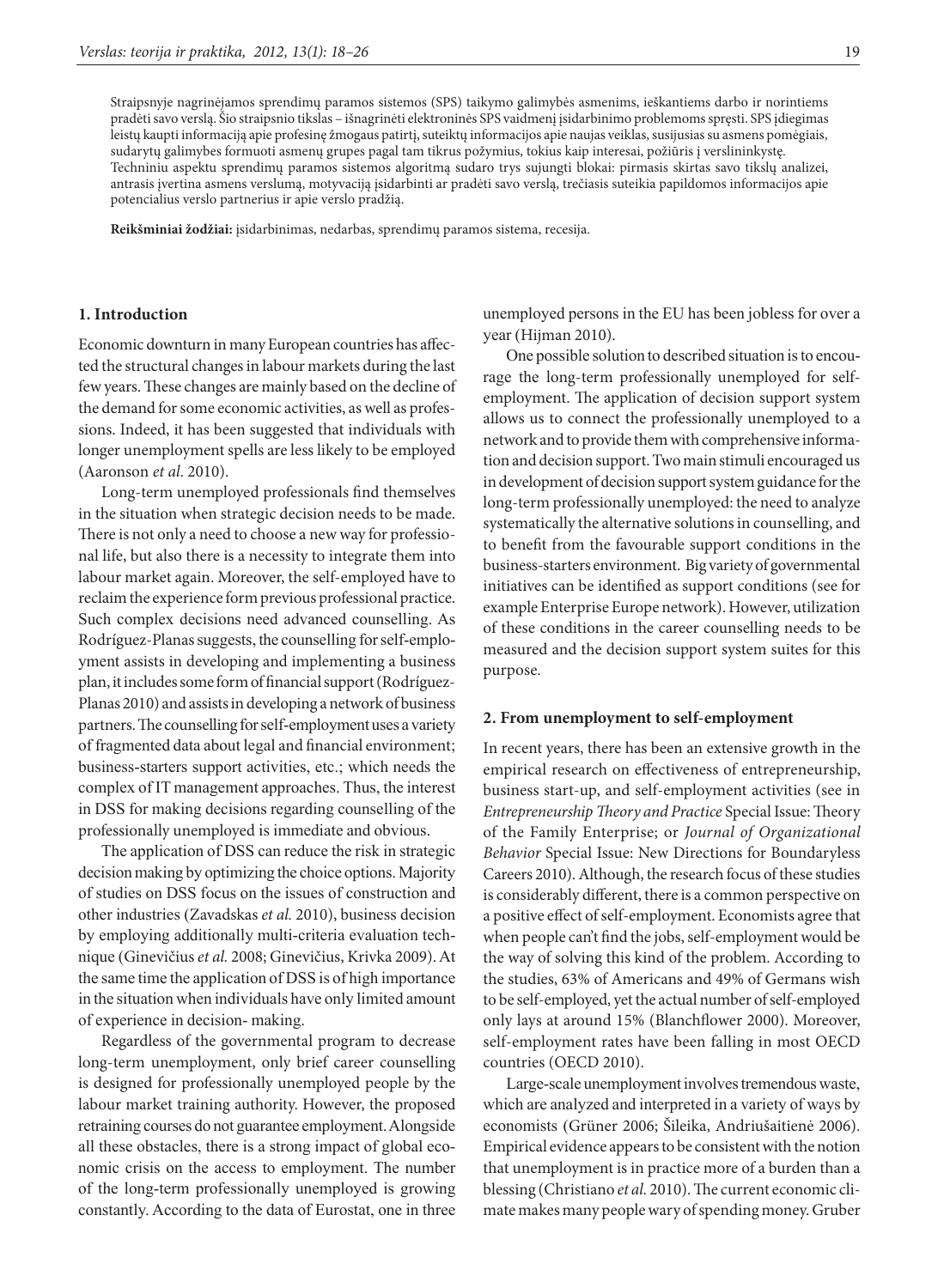(1997) found that households suffer roughly a 10 percent drop in consumption when they lose their job. Also, there is substantial literature, which purports to find evidence that insurance against labour market outcomes is imperfect. Christiano (2010) in the studies has predicted that high unemployment in recessions reflects the pro-cyclicality of effort in job search. There is some evidence that supports this point of view. The Bureau of Labor Statistics (2009) constructed a measure of the number of "discouraged workers". These are people who are available to work and have looked for work in the past 12 months, but are not currently looking because they believe no jobs are available. The number of discouraged workers jumped by 70 percent in 2009 (Christiano *et al.* 2010). To the extent that workers share the sentiments of discouraged workers more generally, a jump in the number of discouraged workers could be a signal of a general decline in job search intensity in recessions.

Self-employment theories are classified into several groups, such as economic and sociological-psychological as well as the "push" and "pull" theories (Startienė *et al.* 2010). Economic theories of self-employment interpret financial motives of the person to pursue own business, while sociological-psychological ones determine non-financial objectives of self-employment such as psychological comfort at work, implementation of goals that make an individual decide to become a self-employed person. The group of "push" self-employment theories treats self-employment as an alternative to avoid unemployment, psychological discomfort, while the group of "pull" self-employment theories describes self-employment as the desire to earn the income by realizing own ideas (Startienė *et al.* 2010).

Many researches on the dynamics of self-employment concentrated on the effects of external factors, such as tax environment (Kindsfateriene, Lukasevicius 2008), increased demand of enterprises for more flexible workforce (Mickaitis *et al.* 2009), as well as government support policy (Tamošiūnas, Lukošius 2009). According to Pejvak (2009), not much is known about what is going on in the "black box"; what internal, attitudinal factors determine an individual's decision whether to become self-employed. The applicability of the Theory of Planned Behavior (TPB) to self-employment was investigated with the aim to identify the internal drivers of individuals' decision to become selfemployed (Pejvak *et al.* 2009). The results demonstrate that TPB is applicable to the context of self-employment and explains over 55% of individuals' intention to have their own business in the future. The results showed that the strongest determinant of individuals' intention to become self-employed is their attitude towards being self-employed. Also, it was revealed that perceived behavioural control impacted on the intention to become self-employed (Pejvak *et al.* 2009). Other group of scientists (Nziramasanga *et al.* 2009) in their studies formulated a model of the viability

of self-employment that incorporated the impact of cost perceptions at the time of entry. It was revealed that interest rates and macroeconomic stability were important for sustainability of self-employment.

Also, the literature analysis has described that some scholars use the terms of "self-employment" and "entrepreneurship" as synonyms (Akyol, Athreya 2009; Block, Sandner 2009; Bradley, Roberts 2004; Kan, Tsai 2006; Sennikova, Kurovs 2006; Tubergen 2005; Wagner 2006). But according to Krasniqi (2009), self-employment and entrepreneurship are not the same and can't be analyzed as synonymous. In his studies he discussed the question if selfemployment rate may reflect the level of entrepreneurship and to what degree.

Long-term unemployed professionals find themselves in the situation when strategic decision needs to be made. There is not only a need to choose a new way for professional life, but also to integrate themselves again into the labour market and reclaim the experience from previous professional activity. Such a complex decision needs advanced IT methods to be involved. Thus, the interest in decision support system for decisions in counselling of the professionally unemployed is immediate and obvious.

The application of decision support system (DSS) can reduce the risk in strategic decision-making by optimizing the choice options. Majority of studies on DSS focuses on the issues of construction and other industries (Zavadskas *et al*. 2010), business decision by employing additionally multicriteria evaluation technique (Ginevičius, Krivka 2009; Ginevičius *et al*. 2008). At the same time the application of DSS is of high importance in the situation when individuals have only limited amount of experience in decisionmaking. Regardless of the governmental program to decrease long-term unemployment, only brief career counselling is designed for professionally unemployed people by the labour market training authority. Additionally, professionally unemployed can pursue the retraining course as it is available for all unemployed in Lithuania. These measures are not nearly enough. The proposed retraining courses do not guarantee employment. Alongside all these obstacles, there is a strong impact of global economic crisis on the access to employment. According to Lithuanian labour exchange, the number of long-term professionally unemployed is growing constantly.

One possible solution to the described situation is to encourage the long-term professionally unemployed for self-employment. The application of decision support system allows us to connect the professionally unemployed to a network and to provide them with comprehensive information and decision support. Two main stimuli encouraged the development of decision support system guidance for the long-term professionally unemployed: the need to analyze systematically the alternative solutions in counselling,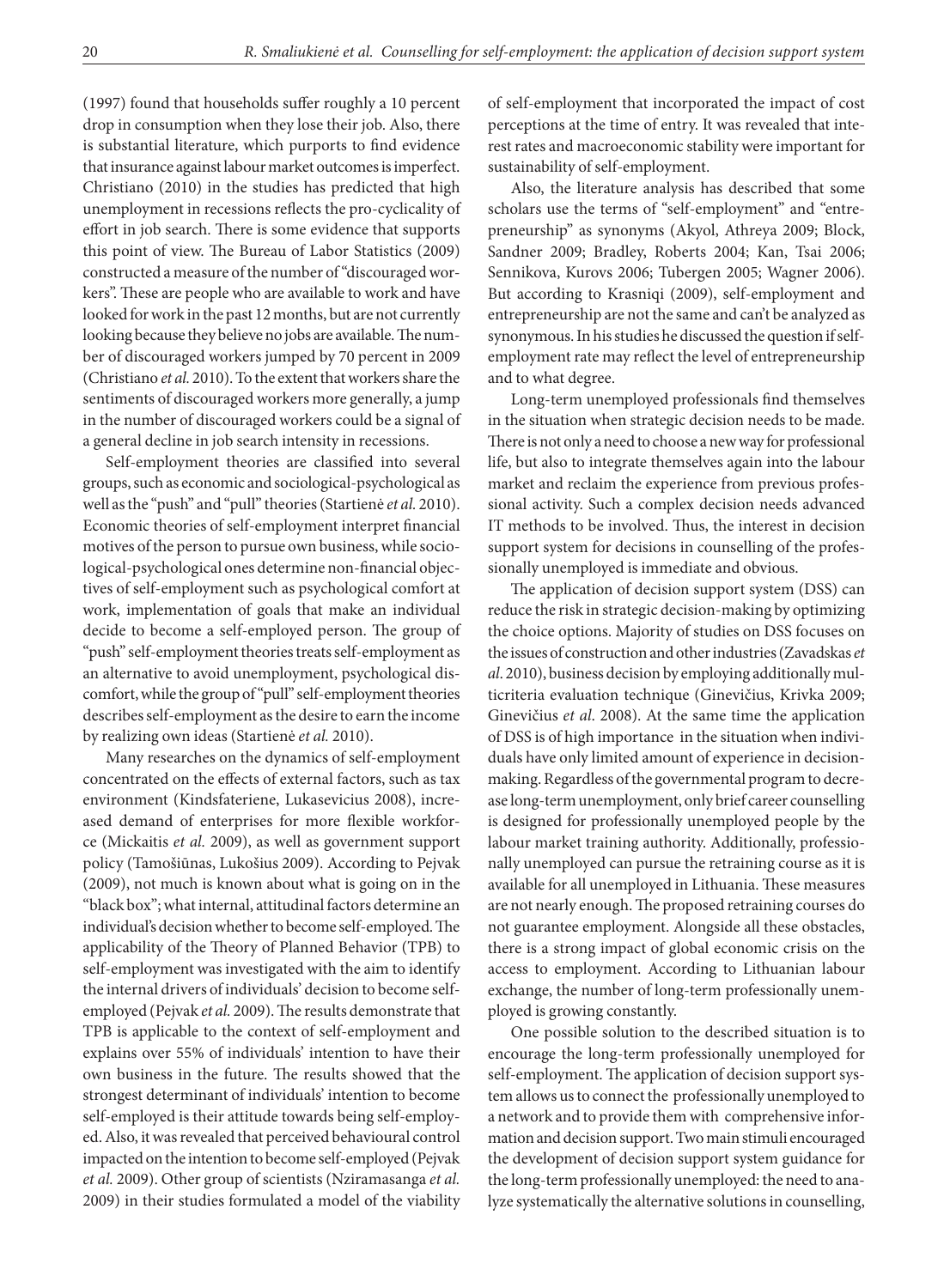and to benefit from the favourable support conditions in the business-starters environment. A wide variety of governmental initiatives can be identified as support conditions (see for example Enterprise Europe network). However, utilization of these conditions in the career counselling needs to be expedient and the decision support system suites for this purpose.

## **3. The application of decision support system to self-employment counselling**

The application of DSS is increasing in solving the issues of social security or people well- being (Ranerup 2008). The majority of these applications provide the support for policy decision- makers; while the exploitation of DSS in decision- making for personal goals is not a common case. Individuals are taking only few strategic decisions through their life; and choosing a new profession is a major decision, which will deeply affect person's life and well- being (Cheney *et al*. 2008). Professionally unemployed find themselves in the situation when such a decision needs to be made. In the middle of the career near to 3% of economically active population becomes professionally unemployed and face the risk of in-work poverty (Trinczek 2007). More specifically, professionals cannot find jobs in their area of expertise. To find an alternative activity and to start a self-employment is one of the common solutions in a recovery after long-term professional unemployment. Beside the competence of entrepreneurship, the knowledge of specific business field is needed. The business start-up can be seen as a decision process. Therefore, consistent approach is needed and DSS is one of the best solutions for this purpose.

The application of DSS provides professionally unemployed with a powerful tool for self-evaluation and individualized decision-making. Additionally, DSS provides the possibility to utilize the databases in systematic and highly targeted way by unlocking new opportunities for people. Two main stimuli encouraged us to develop the decision support system guidance for professionally unemployed: the need to expand the impact of professional counselling on the activities related to the integration of the long-term professionally unemployed back into economic activity, and to benefit from the favourable support conditions in the business-starters environment. A wide variety of governmental initiatives can be identified as support conditions (see for example a governmental initiative at local level - Business Gateway Lithuania, or at EU level - Enterprise Europe Network).

The first step is to create the architecture of DSS for counselling the long-term professional unemployment. The architecture allows us: (1) to systematically integrate all existing information that is already collected through the last years; (2) to add new information by even four groups

of system stakeholders: system administrator, system developers, system experts and consumers; (3) to create Internet delivery infrastructure.

## **4. The architecture of career counselling decision support system**

Application of DSS in the counselling for self-employment can be interpreted as a flow of subsequent reclaim of experience that leads the individual person to a level of knowledge and competency in modified activities. DSS helps in solving such a challenging question as how to resettle previous professional experience in the new economic activity. Moreover, it is capable to provide the unemployed with decisions based on up-to- date information on labour and business market that is changing constantly. The brainstorming on challenging ideas that we presented above and potential of contemporary IT provided us with new possibilities (Fig. 1):

- 1. Possibility to get in touch with decision support system server in remote mode.
- 2. The databases constantly are up to date with new and actual information.
- 3. The users can connect at any time to the databases and receive expertise support for their decision.
- 4. There is a possibility of multi-user connection at the same time.

All these possibilities ensure the simplicity of providing individualized decisions, which includes the analysis of current situation in constantly changing economic conditions. All system is designed to give the individual recommendation how to start a new business or how to find the partners for new business.

DSS in accordance with input data (hobbies, activities, individual experiences, competency) culls necessary steps such as multilayer tests. DSS proceeds in this manner when consumer is registered and tested; it is integrated with the system's database.

From a technical perspective we suggest that it is advisable to place a workflow engine at the core of the Internet based e-decision making system (Izquierdo, Deschoolmeester 2008). This will allow to generate or manage personalized and adaptable individual recommendation access flows. The process of culling of an individualized recommendation grants the consumer access to subsequent databases of related resources or services. The structure of DSS is comparatively simple and is self-controlled in the process of logic analysis. Figure 1 outlines DSS functions and subsystems.

The functions and subsystems reside on a networked multi-server infrastructure with strong Internet connectivity and a number of databases (Jakeman, Letcher 2003). The Internet portal system provides different types of users: it is segmented according to user's type and customized services. The databases are designed to collect data about a number of processes and entities: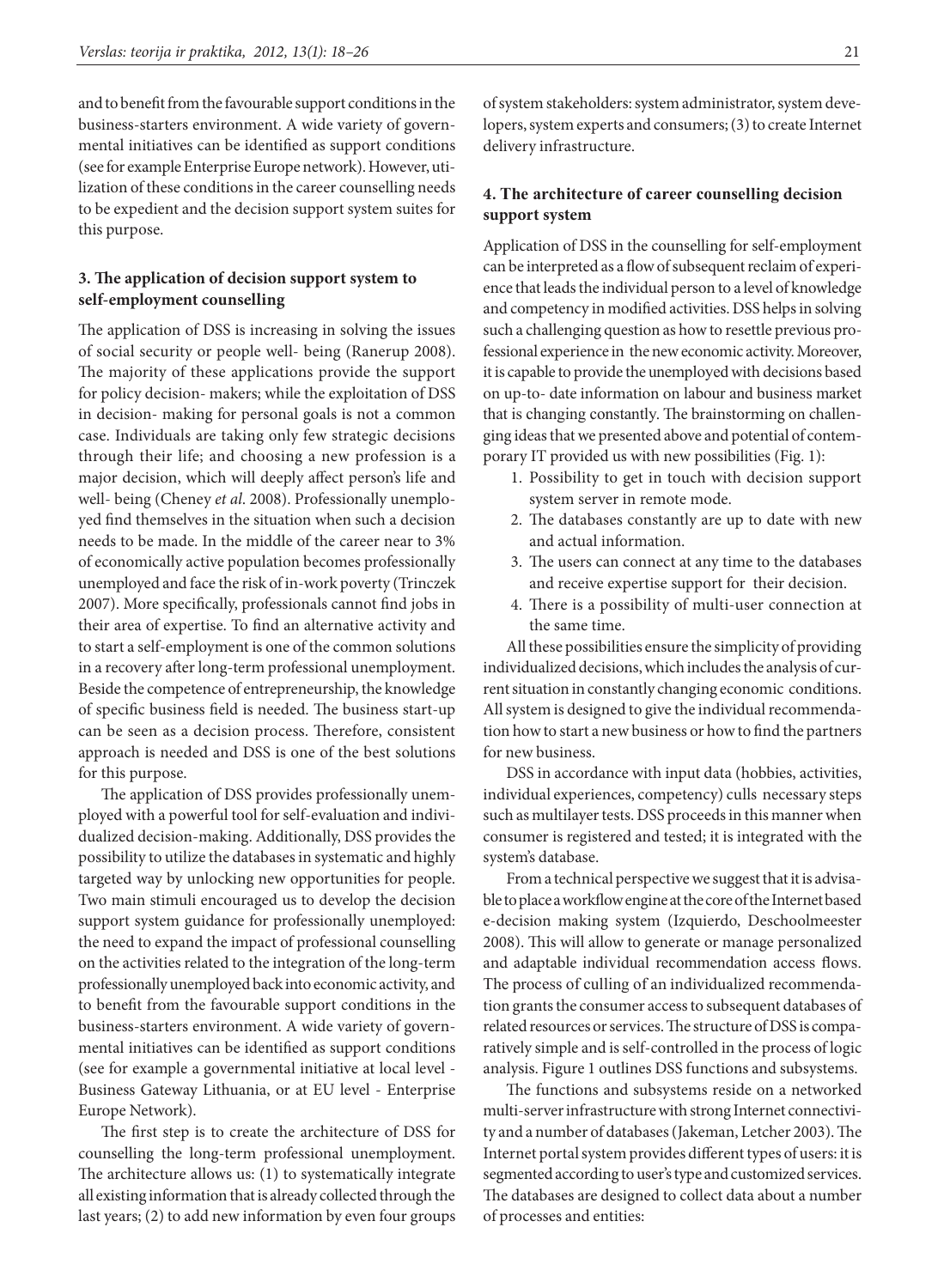

**Fig. 1.** The management of functions and subsystems information of the decision support system

- *Activities database*. This database integrates processes for the evaluation of consumer's readiness. It measures knowledge and competencies. Based on Izquierdo, Deschoolmeester (2008) approach, the knowledge and competencies are separated into standard role-based competencies and associated with knowledge requirements or patterns of behaviour.
- *Consumer database* consists of individual user's profiles, privileges, and data of the user's private information. In addition, the database contains personal curriculum, tests results, and individual recommendations.
- *Facilitator database.* This database contains data about user's searching history.
- *The assessment database*. Measurement objects are stored in this database. They also include their metadata. The objects or "unit of tests" are structured according to the implementation concept, and contain metadata (title, subtitle, creator, description, study-load), roles (system consumer, system expert), activities, objectives, prerequisites, content (activity, environment, announcement object, role information, etc.), method (activity structure, conditions). Based on Hora, Helton (2003) suggestion, the database is based on the squared differences of the consecutive ranks of the output variable. Therefore, this DSS generates levels of knowledge and competencies.

– *Business partners' databases*. Workflow system is built from multiple, separately developed components that have a link to consumer database. The system's individual recommendation is attributed to access the flow data.

According to Xiao *et al.* (2008), multiplex database system always gears up, so we must elaborate the system environment and structure. With regard to that issue, the important task is to create the *Administrator subsystem*, which leads to simplicity and integration of administration and author's subsystems to one application.

## **5. The individual recommendation access flow algorithm**

The individual recommendation access flow algorithm schema of DSS is presented in blocs for test program of individual recommendation extraction (Fig. 2). It was expanded by deep analysis of gated results, and constructed to draw the individual recommendation for tested participant (Izquierdo, Deschoolmeester 2008; Butler *et al.* 1997; Jakeman, Letcher 2003). Figure 2 shows DSS access flow. Additionally, it matches the ideas that simulate the conditions of business starters' environment.

Traditionally, tests are limited to the first 10 blocs (1–10 blocs). The 1-st bloc is constructed for self- containment as logic of processes and analysis of consumer objectives.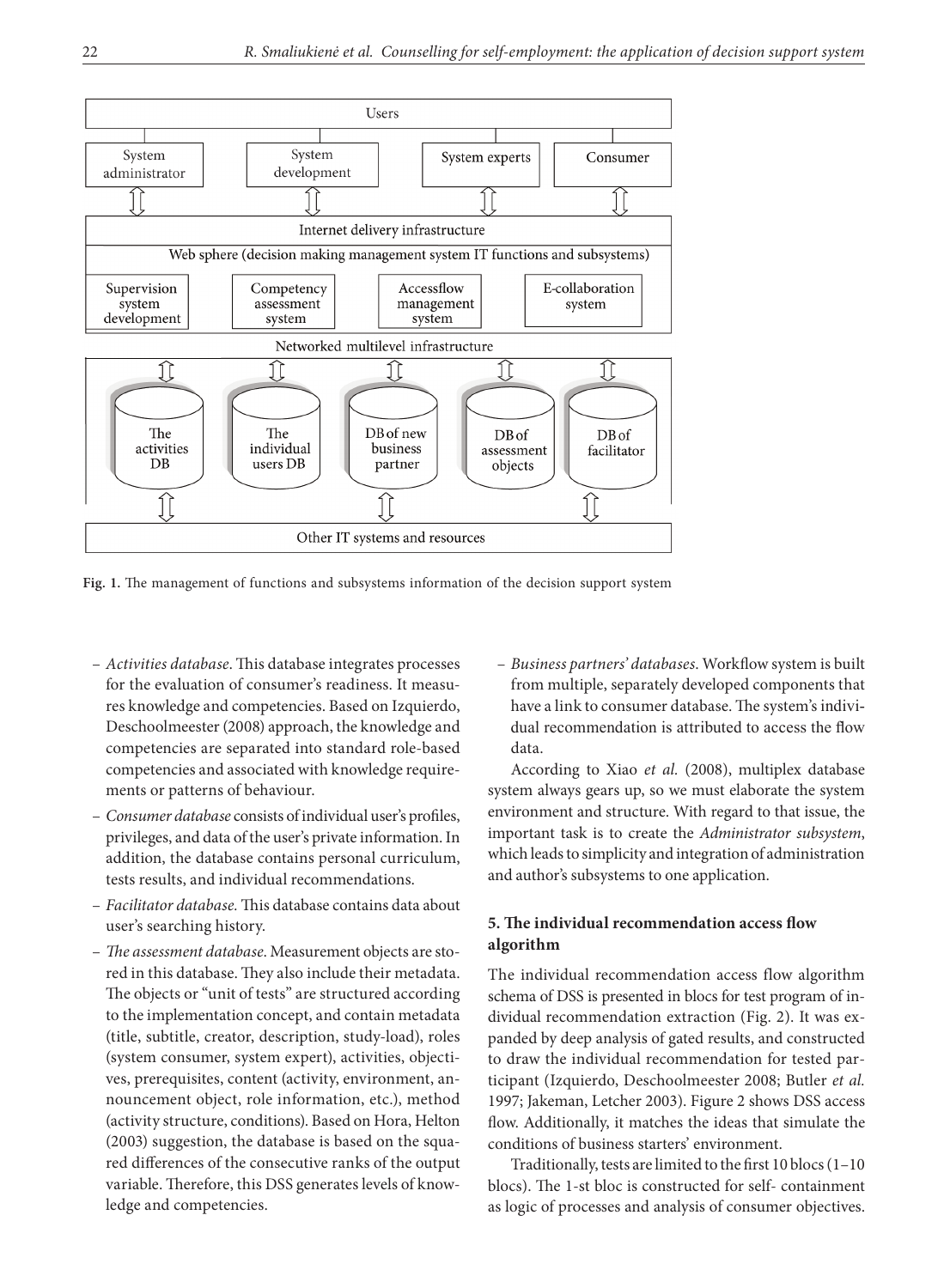

**Fig. 2.** The individual recommendation access flow in the decision support system

The 2nd bloc follows after preliminary tasks evaluation; its task is to search the possible behaviours for the tested person in the *activities database*. The consumers with clear cognition of their possibilities can get the help by 4th bloc. The recommendation from 2nd bloc can be chosen as a test result. Moreover, it is foreseen the possibility to retest the needs of user after another deeper analysis. The dialogues of the 1st section can not explicate the sphere of activities, the consumer can continue with activities searching (6 to 11 blocs). This additional possibility comes up through multilayer set up of the procedures. While the program is

testing the user by 7th, 8th, and 9th blocs, the 10th bloc is counting and analyzing the answers. Selected results are presented by 19th bloc.

The test not only informs participant about his scores of tested factors, but also provides a decision for future business start-up activities. In addition to usual tests, the proposed system overcomes the challenge of misinterpretation of the results. Test information is not easy to understand for user, and even it can lead to misunderstanding and mismanagement (Paul 2004). Therefore, this DSS was realized in multiplex intellectual task solving schema with the direct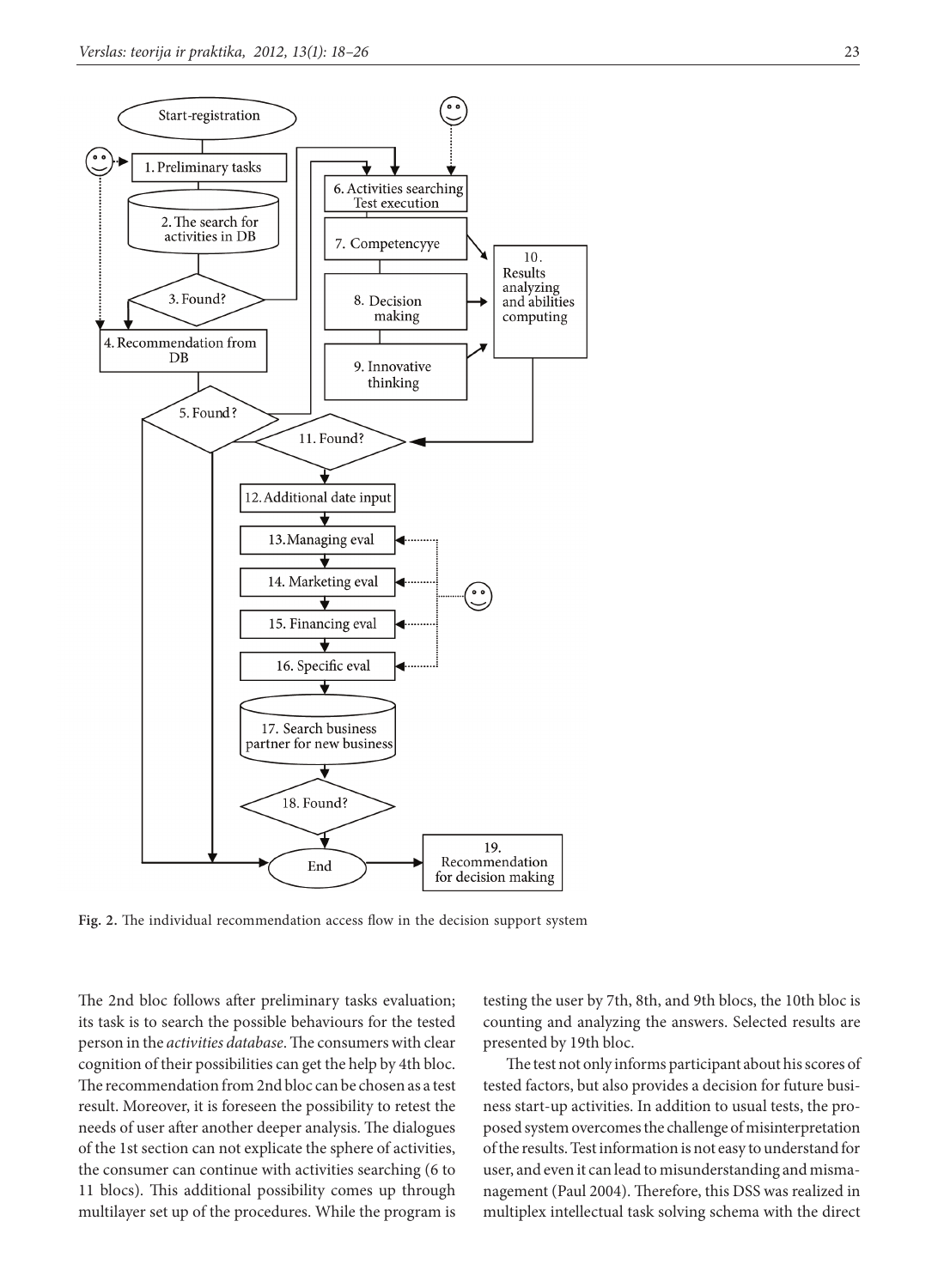work of user and test program. This function is marked as the dotted lines, including the 1st, 4th, 6th and blocs from 13th to 16th.

The professional counselling system is based on three interlinked parts. The first part measures and represents vocations and hobbies of individual person. Referring to the traditional professional counselling, the first step is to test persons' interests and competencies. Persons' interests are the main priority in the DSS for self-employment. According to this approach, building a new career around the type of work that takes an interest can bring additional efficiency and value added. The tests for preliminary tasks were constructed as follows: a person is asked to write up to 50 keywords, which describe his interests, hobbies and aptitudes; after that program analyzes input data and gives the recommendation for the business start-up activities.

After testing the person's interests and hobbies, the program is testing his transferable competencies; so the second step is for the person's ability for entrepreneurship. The program is analyzing and evaluating overall motivation to start and operate his own business. This part of program is designed for analysis of professional competency, abilities for decision- making, and innovative thinking. The competency test is a measurement system that is capable of testing person's qualifications for a particular job in a particular field. In this case competency test is created according to the guidelines of the Lithuanian Standard Classification of Occupations. The standard characterises 10 main groups and 5509 occupations, whereof 2876 occupations are directly related to the business activities, and are used for our DSS. Decision-making test identifies whether the person is decisive, and whether he is able to manage successfully his favourite activities associated with risk. The innovative thinking test recognizes whether the person is innovative and is able to find a solution to challenges.

The third part of the program creates the network of people with complementary competencies for chosen business. This last level of the program is designed to help an unemployed to start a new business together with others. The system selects complementary profiles and creates a group of 2–5 unemployed. All together they compose a potential business network. This network is a business start-up meet-up group (Evers, Knight 2008). At the beginning this group needs advice for business-start (system experts), while in the long period of time it can develop itself into the network where start-ups are learning from the experience of others on the basis of e-consultations. After consumers analyzing is done, a person can make a decision by getting automated recommendations or can ask for help from experts. This possibility is intended in the DSS architecture, because there is not only a need to choose a new way of professional life, but also to integrate back the professionally unemployed into active economic life and reclaim the experience from previous employment.

#### **6. Conclusions**

Reintegration into the labour market is an exceptional complex of decisions for the long-term professionally unemployed. In order to improve the quality of these individuals' decision- making, formal DSS was developed. DSS is tackling the main social challenges of long-term unemployment: it conveys an experience from previous employment; provides new business opportunities, which are highly related to person's hobbies; and it connects people by developing complementary groups of same interests and same positive attitudes towards entrepreneurship.

The proposed and created architecture of the DSS for professionally unemployed allows: (1) to systematically integrate all existing information that is already collected through the last years; (2) to add new information by even four groups of system stakeholders (system administrator, developers, experts and consumers); (3) to create Internet delivery infrastructure.

DSS was developed in accordance with the input data that culls necessary steps such as multilayer tests. The functions and subsystems reside on a networked multi-server infrastructure with Internet connectivity and a number of databases. The Internet portal systems are used to provide different types of users, specific and customized services by user's type. The databases are designed to collect data about a number of processes and entities, such as: the activities; consumer database; facilitator database; the assessment objects database; and business partner's databases. The multiplex database system gears up, so there is a need to elaborate system environment and structure additionally. The important task is to create the administrator subsystem, which leads to simplicity and integration of administration and author's subsystems to one application.

The recommendation access flow algorithm of DSS consists of three interconnected blocs: the first bloc is constructed for the self- containment as a process of logic and analysis of consumer objectives; the second one analyses person's ability for entrepreneurship, it also evaluates individual's overall motivation to start and operate his own business; the third bloc provides with potential complementary business partners or business start-up.

By evaluating the architecture of DSS for counselling the professionally unemployed, it is worth to stress on one changing point. The proposed DSS system is high in complexity; therefore the need to evaluate uncertainty at all stages becomes very important. Most important area that needs to be addressed in relation to incorporation of uncertainty is associated with human input.

#### **References**

Aaronson, D.; Mazumder, B.; Schechter, S. 2010 . What is behind the rise in long-term unemployment?, *Economic Perspectives* 34(2): 28–51.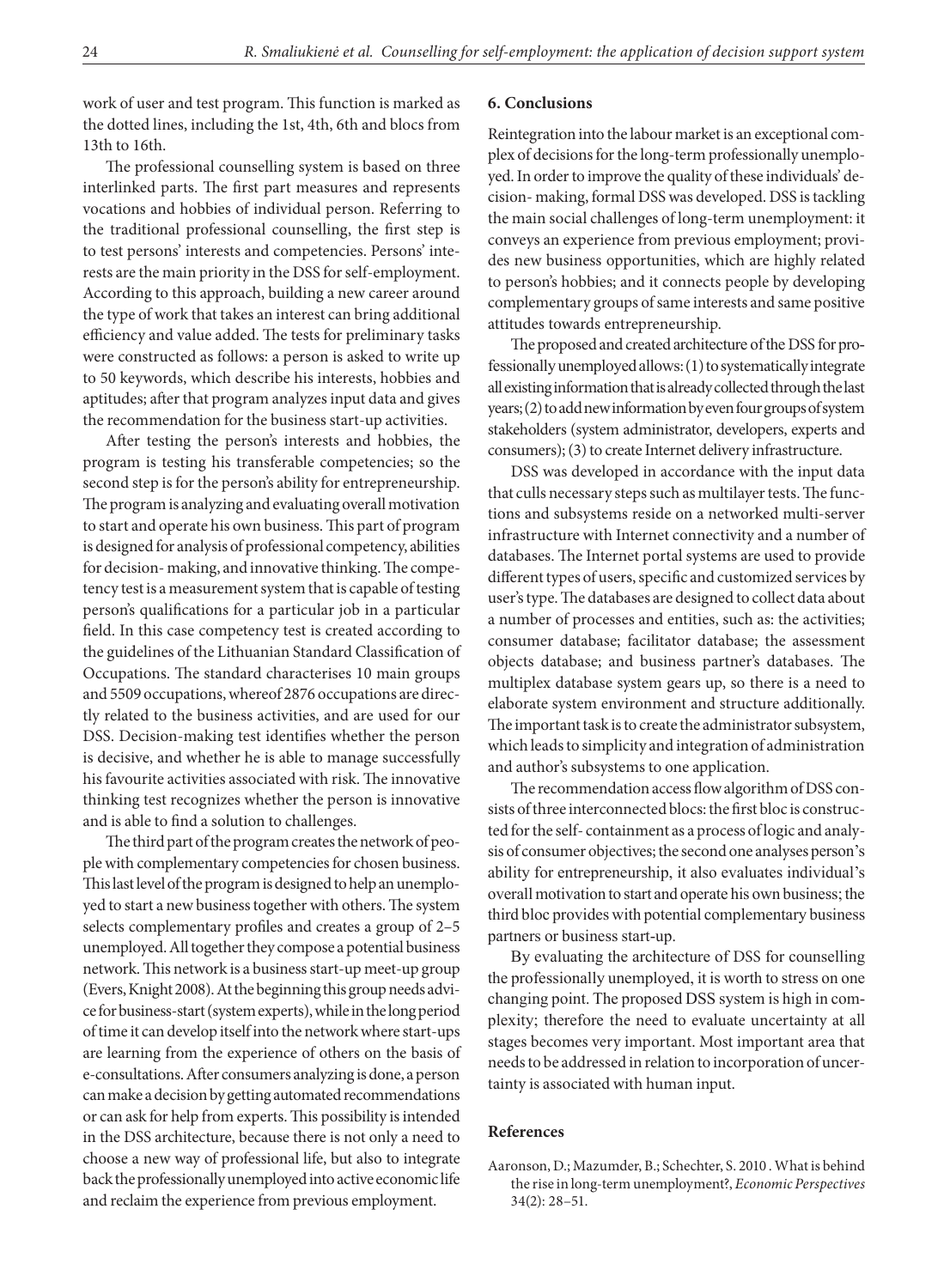- Akyol, A.; Athreya, K. 2009. Self-employment rates and business size: the roles of occupational choice and credit market frictions, *Ann Finance* 5: 495–519. <http://dx.doi.org/10.1007/s10436-008-0115-5>
- Blanchflower, D. G. 2000. Self-employment in OECD countries, *Labour Economics* 7(5): 471–505. [http://dx.doi.org/10.1016/S0927-5371\(00\)00011-7](http://dx.doi.org/10.1016/S0927-5371(00)00011-7)
- Block, J.; Sandner, P. 2009. Necessity and opportunity entrepreneurs and their duration in self-employment: evidence from German micro data, *J Ind Compet Trade* 9: 117–137. <http://dx.doi.org/10.1007/s10842-007-0029-3>
- Bradley, E. D.; Roberts, J. A. 2004. Self-employment and job satisfaction: investigating the role of self-efficacy, depression and seniority, *Journal of Small Business Management* 42(1): 37–58.<http://dx.doi.org/10.1111/j.1540-627X.2004.00096.x>
- *Bureau of Labor Statistics*. 2009. Ranks of Discouraged Workers and others Marginally Attached to the Labor Force Rise During Recession*.* US. Available from Internet: http://www.bls.gov/opub/ils/pdf/opbils74.pdf
- Butler, J.; Jia, J.; Dyer, J. 1997. Simulation techniques for the sensitivity analysis of multi-criteria decision models, *European Journal of Operational Research* 103(3): 531–546. [http://dx.doi.org/10.1016/S0377-2217\(96\)00307-4](http://dx.doi.org/10.1016/S0377-2217(96)00307-4)
- Cheney, G.; Zorn, T. E.; Planalp, S.; Lair, D. J. 2008. *4 Meaningful Work and Personal/Social Well-Being*. *CommunicationYearbook.* Ed. Beck, Ch. S. New York: Routledge.
- Christiano, L. J.; Trabandt, M.; Walentin, K. 2010. Involuntary unemployment and the business cycle, *European Central Bank: Working Paper Series* 1202: 57.
- Evers, N.; Knight, J. 2008. Role of international trade shows in small firm internationalization: a network perspective, *International Marketing Review* 25(5): 544–562. <http://dx.doi.org/10.1108/02651330810904080>
- Ginevičius, R.; Krivka, A. 2009. Multicriteria evaluation of the competitive environment in the oligopolic market, *Verslas: teorija ir praktika* [Business: Theory and Practice] 10(4): 247– 258.<http://dx.doi.org/10.3846/1611-1699.2008.9.167-180>
- Ginevičius, R.; Podvezko, V.; Brūzgė, Š. 2008. Evaluating the effect of state aid to business by multicriteria methods, *Journal of Business Economics and Management* 9(3): 167–180.
- Gruber, J. 1997. The consumption smoothing benefits of unemployment insurance, *The American Economics Review* 87(1): 192–205.
- Grüner, H. 2006. Entrepreneurship in Germany and the role of the new self-employed, *Journal of Business Economics and Management* 7(2): 59–67.
- Hijman, R. 2010. Population and social conditions, in *Statistics in Focus* 13. Luxemburg: Eurostat.
- Hora, S. C.; Helton, J. C. 2003. A distribution-free test for the relationship between model input and output when using Latin hypercube sampling, *Reliability Engineering and System Safety* 79(3): 333–339.

[http://dx.doi.org/10.1016/S0951-8320\(02\)00240-5](http://dx.doi.org/10.1016/S0951-8320(02)00240-5)

Izquierdo, E.; Deschoolmeester, D. 2008. What entrepreneurial competencies should be emphasized in entrepreneurship and innovation at the undergraduate level, in *Rencontres de St-Gall 2008*. Fueglistaller, U., e.a. Innovation, Competitiveness, Growth and Tradition in SMEs. Verlag KMU, HSG, 1–14.

- Jakeman, A. J.; Letcher, R. A. 2003. Integrated assessment and modelling: features, principles and examples for catchment's management, *Environmental Modelling and Software* 18(6): 491–501. [http://dx.doi.org/10.1016/S1364-8152\(03\)00024-0](http://dx.doi.org/10.1016/S1364-8152(03)00024-0)
- Kan, K.; Tsai, W. 2006. Entrepreneurship and risk aversion, *Small Business Economics* 26: 465–474. <http://dx.doi.org/10.1007/s11187-005-5603-7>
- Kindsfateriene, K.; Lukasevicius, K. 2008. The impact of the tax system on business environment, *Inzinerine Ekonomika – Engineering Economics* (2): 70–77.
- Krasniqi, B. A. 2009. Personal, household and business environmental determinants of entrepreneurship, *Journal of Small Business and Enterprise Development* 16(1): 146–166. <http://dx.doi.org/10.1108/14626000910932935>
- Mickaitis, A.; Bartkus, E. V.; Zascizinskiene, G. 2009. Empirical research of outsourcing in Lithuanian small business segment, *Inzinerine Ekonomika – Engineering Economics* (5): 91–100.
- Nziramasanga, M. T.; Bhattacharjee, S.; Lee, M. 2009. Viability of self-employment, *Journal of Development Studies* 45(7): 1070–1092. <http://dx.doi.org/10.1080/00220380902811033>
- OECD. 2010. *OECD Factbook 2010: Economic, Environmental and Social Statistics*. OECD Publishing.
- Paul, A. M. 2004. *The Cult of Personality. How Personality Tests are Leading us to Miseducate our Children, Mismanage our Companies, and Misunderstanding Ourselves*. New York: Free Press.
- Pejvak, O.; Marie-Louise, J.; Kaveh, P.; Phillip, T. 2009. What makes people want to become self-employed? Applying the theory of planned behavior, *Advances in Management*   $2(11): 9-18.$
- Ranerup, A. 2008. Decision support systems for public policy implementation: the case of pension reform, *Social Science Computer Review* 26(4): 428–445. <http://dx.doi.org/10.1177/0894439307312632>
- Rodríguez-Planas, N. 2010. Channels through which public employment services and small-business assistance programs work, *Oxford Bulletin of Economics and Statistics* 72(4): 458– 485.<http://dx.doi.org/10.1111/j.1468-0084.2010.00593.x>
- Sennikova, I.; Kurovs, B. 2006. Phenomenon of intellectual entrepreneurship and emerging patterns of intellectual entrepreneurship in Latvia, *Journal of Business Economics and Management* 7(3): 131–138.
- Šileika, A.; Andriušaitienė, D. 2006. Problems of identifying and regulating the structure of the labor market in depressive Lithuanian regions, *Journal of Business Economics and Management* 7(4): 223–233.
- Startienė, G.; Remeikienė, R.; Dumčiuvienė, D. 2010. Concept of self-employment, *Economics and Management* 15: 262–274.
- Tamošiūnas, T.; Lukošius, S. 2009. Possibilities for business enterprise support, *Inzinerine Ekonomika – Engineering Economics* (1): 58–64.
- Trinczek, R. 2007. *Income Poverty in the European Union. European Foundation for the Improvement of Living and Working Conditions* [online]. Available from Internet: [www.eurofound.europa.eu](http://www.eurofound.europa.eu).